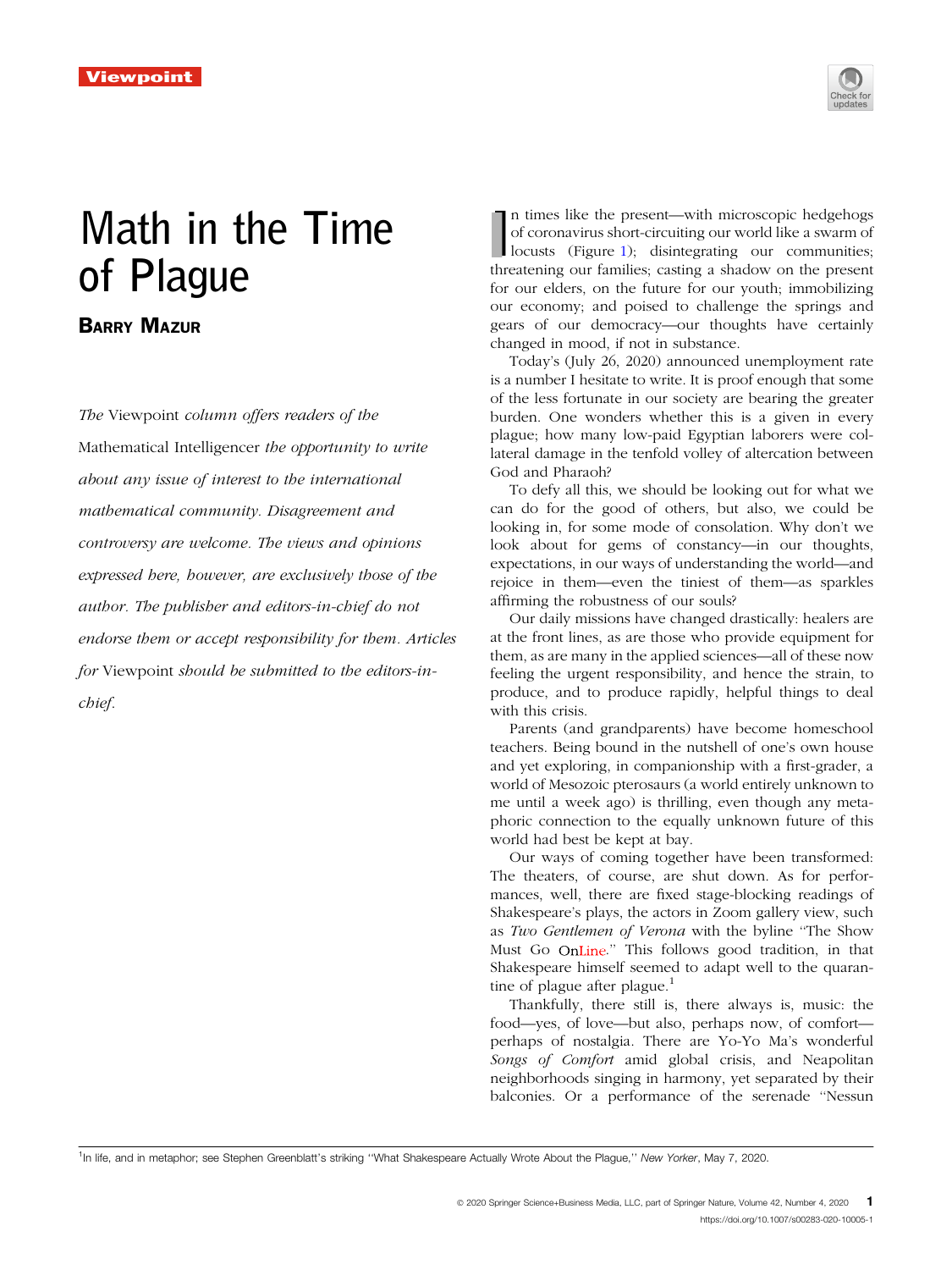<span id="page-1-0"></span>

Figure 1. Swarm of locusts near Satrokala, Madagascar. (Photograph by Iwoelbern, reproduced under a Creative Commons Share Alike license.)

Dorma'' from Turandot to hospital workers in the courtyard of a Warsaw hospital.<sup>2</sup>

There will surely be art (of the traditional sort and, very likely, of novel forms as well) emerging from, and recording, our predicament, as there has been in earlier plagues. Figure 2 shows Edvard Munch's ''Self-Portrait After the Spanish Flu,'' and much more on the subject can be found through an internet search for ''Drawing Lessons in Time of Plague.''

Our reception of any imaginative offering—literature, music, art—is molded by our experiences intermingled with our own imagination. Unsurprising that a pandemic might impel us to have quite a changed tone of appreciation of them. And even objects that have the stubborn staying power as mute inhabitants of the material world even they change when viewed in a time of plague. Proust comments in Time Regained, "Certain people, whose minds are prone to mystery, believe that objects retain something of the eyes which have looked at them.'' I suppose that our gazes in the midst of this pandemic can transform—before our eyes—even the most robust object.

Maybe our sense of community, maybe our idea of justice—and how the mechanism of justice should be protected, and more radically, what all that boils down to meaning—maybe all that will change. Our recognition of the role of government in our common vulnerability is already changing.

Panta rhei-all things change.



Figure 2. Edvard Munch, "Self-Portrait after the Spanish Flu," 1919. (Courtesy of the National Museum for Art, Architecture and Design, Oslo, Norway.)

<sup>&</sup>lt;sup>2</sup>See "Tenor Moves Frontline Medical Workers to Tears with Powerful Nessun Dorma Serenade" in The First News ([www.thefirstnews.com\)](http://www.thefirstnews.com), May 25, 2020.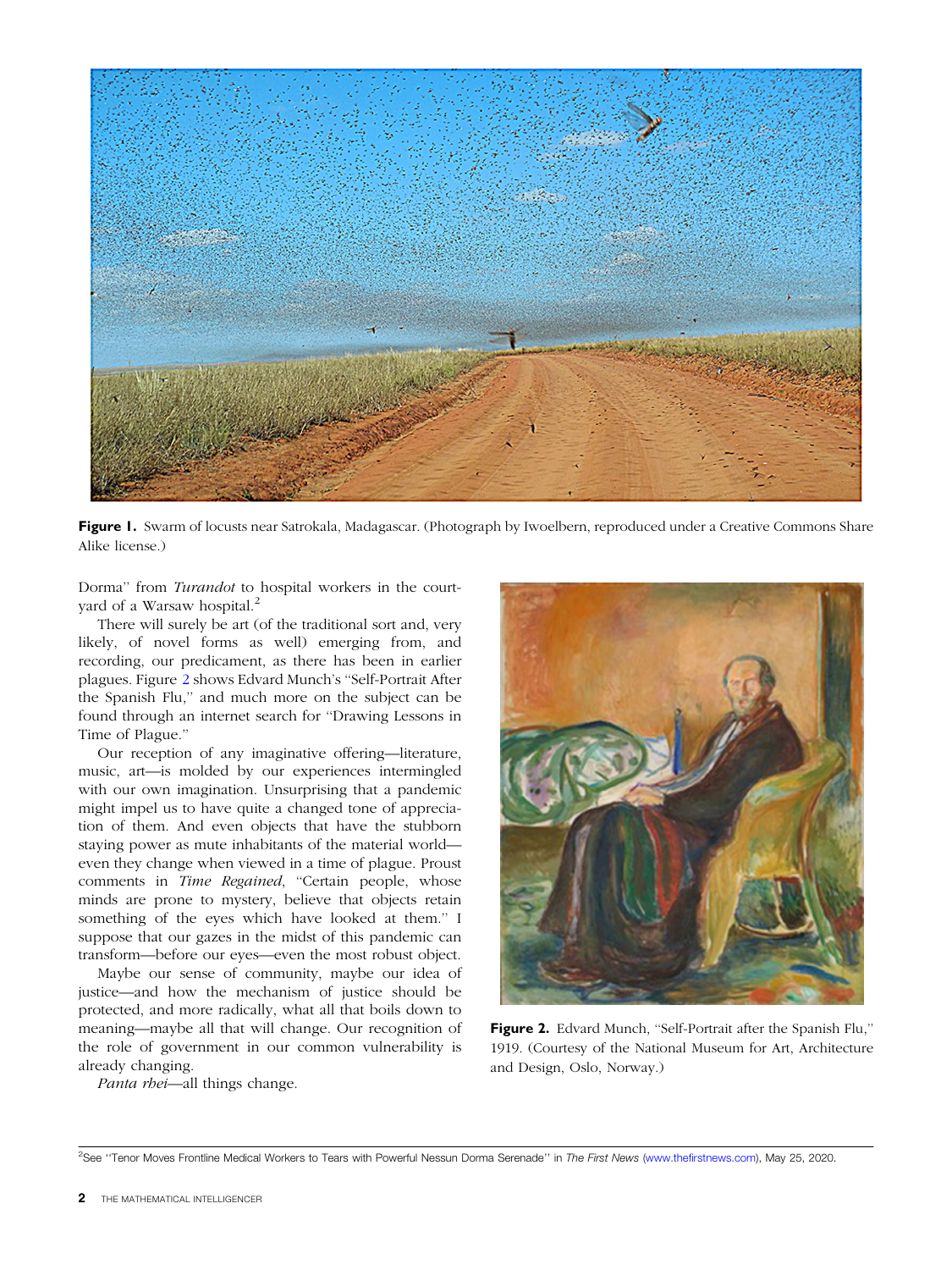Well, not quite.

I'm guessing—hoping—that all of our interests, and no matter what it is that we devote ourselves to, have core sensibilities, untouchable by external ravages. Those gems of constancy. It could be an interesting exercise, then, to examine what they are, to appreciate how valuable they are to our thoughts, and to our being.

In The Wealth of Nations, Adam Smith picks out what he calls a propensity in human nature: ''the propensity to truck, barter, and exchange one thing for another.'' But then Smith steps back from affirming it as ''one of those original principles in human nature.''

Seeking more firmly rooted propensities in human nature, isn't there an imperturbable essence, for example in our impulse to storytelling? As Boccaccio proclaims in the ''Proem'' that launches his hundred tales, this impulse has

altogether or in part, power to draw the mind unto itself and to divert it from troublous thought, at least for some space of time, whereafter, one way or another, either solacement superveneth or else the annoy groweth less.<sup>3</sup>

And even behind this, there is a primal mimetic urge—the germ of any art form according to Aristotle. This is an urge we all have—in some form, even if exercised only in our imagination; recollection itself being the most primitive mimetic act. The manner of expressing our common instinct to re-create and project images or experiences, or emotions, is as varied as human experience, but the very kernel instinct—of mimesis, or re-presentation—remains "an ever-fixed mark" and unwavering in all of us.

And then, mathematical thought. How peculiarly steadfast mathematical concepts are—let alone its truths.

Of course, as with everything we humans do, the way we express our mathematics might evolve.

The vocabulary, the setting, the very attitude toward those activities and people's emotional response to them may vary from generation to generation. Cardano exhorted his sixteenth-century readers to ''dismiss mental tortures'' so that they could bear to use the square root of  $-15$  in a specific computation, whereas by two centuries or so later, mathematicians, physicists, and engineers would greet complex numbers with delight rather than anguish.

But what about our primal sense of those underlying concepts? No matter how you frame any movement of thought in mathematics, for example constructions as in Euclidean geometry or in algebra or in any mathematical theory, its underlying meaning seems impervious to worldly vicissitudes.

This holds as well for the most elementary constructions; think of the activity of considering twice something whether you label it *zweimal* or *deux fois*, or give it no particular label—the fundamental act of conceiving the double of a quantity, be it a number (formulated and denoted however you want to formulate or denote numbers) or be it a geometric entity, has an unswerving intent and meaning. This process of doubling, even though you might dismiss it as extremely simple, is an excellent



Figure 3. Euclid's construction of the perpendicular bisector of a line segment. (By Eric W. Weisstein, courtesy of MathWorld, a Wolfram Web Resource.)

example of a mathematical step of thought, and it shares at least for the purpose of this discussion—all the essential qualities of any of the less readily graspable acts of the mathematical imagination.

Or going the other way, consider the process of halving. Euclid begins his journey through the Elements by finding ''half'' a line segment by performing two swipes of a compass (Figure 3), creating a perpendicular bisector (despite the fact that nowhere in his axiomatic setup is there any hint that two circles can intersect).

Simple constructions even simpler than these—or others that we hardly catalogue as constructions—without even depending on any clear prior structure—lodge in our imagination; they form, in one way or another, what I want to call our common mathematical sensibility. Admittedly, this sensibility is more developed in certain people than in others, but I think there is an imperturbable quality to it and we all have some of it.

As we navigate the world, we can't help putting order (and finding order: patterns, rhythms, symmetries) in our thoughts about the objects, or ideas, that we encounter. That's not yet mathematics. It becomes so only when we make that tiny leap of level and dwell on the order or pattern or rhythm or symmetry as a thing-in-itself separate from the object or idea for which it was, initially in our thoughts, only a property.

The examples I just gave, doubling and halving—these extremely primitive bedrocks of thought—lie before any of the grand constructions of the subject. And earlier than the very idea of proof.

We're certainly lucky to have rigorous mathematical proof. It models and captures the essential quality of any reasoned argument that is careful to make transparent the prior stipulated truths on which that argument rests. How magical it is that the sharp edge of mathematical proof very often achieves universal agreement. But

- setting aside the great mathematical analogies that link different sources of intuition such as geometry and algebra,
- setting aside the various attitudes toward the nature of mathematics, attitudes that carry the labels platonism, or intuitionism,

<sup>&</sup>lt;sup>3</sup> From The Decameron of Giovanni Boccaccio. Translation by John Payne, 1886.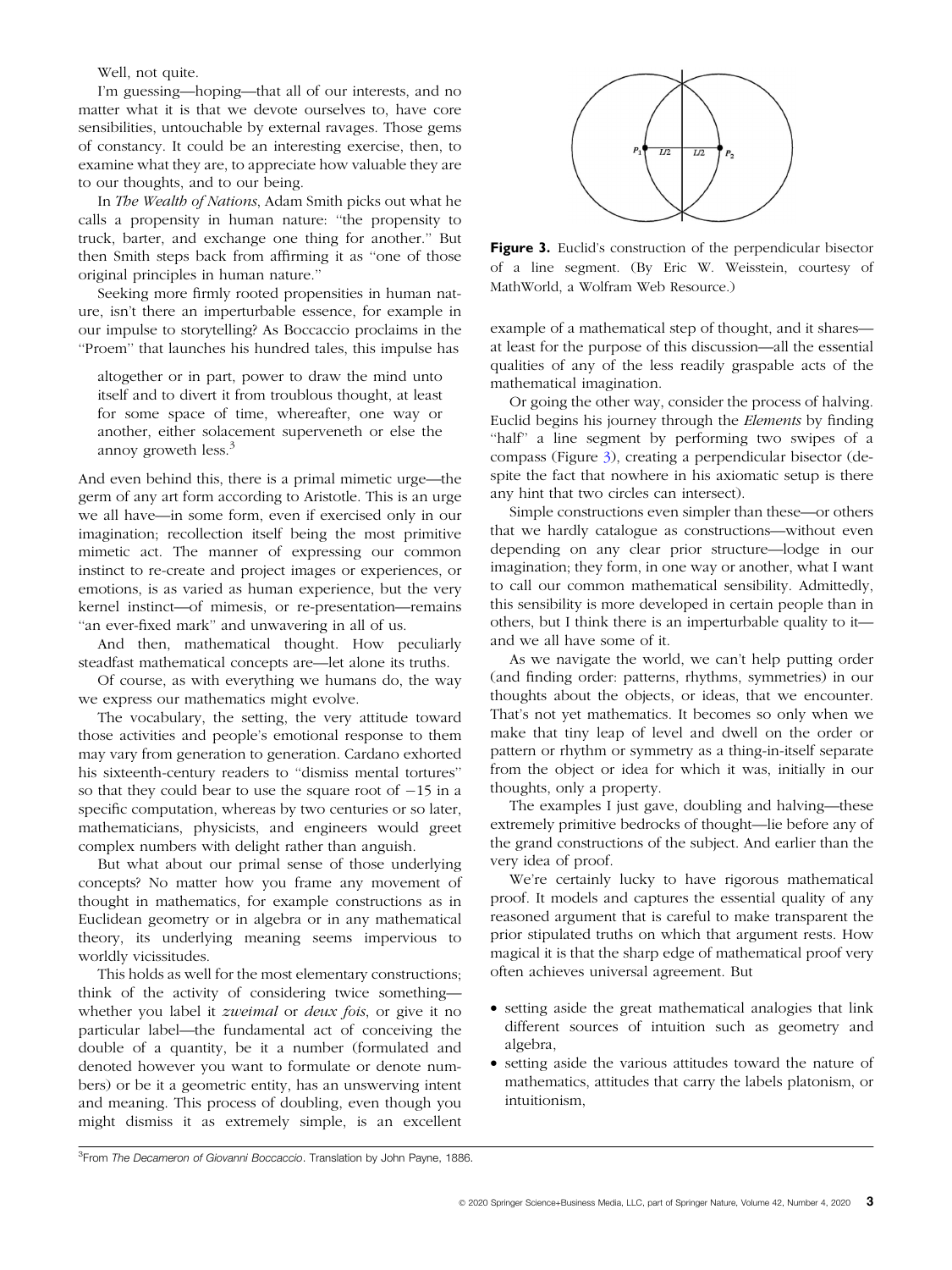- setting aside the history of self-entanglement issues in the foundations of mathematics,
- and even ignoring, for the moment, the weight Kant puts on his grand opening question in the Critique of Pure Reason, ''How Is Pure Mathematics Possible,'' thereby subtly stipulating that Pure Mathematics is, in fact, Possible.<sup>4</sup>

there is, I think, a basic mathematical sensibility residing in all of us, expressed by the many (often unnoticed) expressions of our mathematical instincts. Such instincts, almost indescribable in language, may well be the grounding of what we value in rational thought, instincts (pronoetic, as my son Zeke used to say) that seem to be rooted in times even prior to the emergence of intellect itself. At the very least, this capability, this sensibility, hasn't changed—I'm sure—from the epochs even before the days when the Pythagoreans were investigating triangles. There's a universal firmness to even the most elementary mathematical thought that makes it seem to be untouched by Time. And by Plague. Mathematics is ''omnitemporal,'' to use a latinate word that is one way of translating Edmund Husserl's more gemütlich "Allzeitlich."<sup>5</sup>

In our current distancing social existence, with schools closed down, and where Zoom classrooms sometimes have the feel of Town Hall meetings and sometimes the feeling of Quaker meetings, these new ''feels'' of classrooms are modifying how we teach—what it means to teach. There are many wonderful ways to teach—and to learn.<sup>6</sup>

Very close friends of mine, Bob and Ellen Kaplan, have run classes for children, with ages ranging from 4 to 14, called math circles. $\frac{7}{1}$  The Kaplans have held these classes for decades, but had them converted to Zoom even prior to the appearance of Covid-19. The manner in which Bob begins a class of four- and five-year-old children is to stride into the classroom—now the screen—and confidently write in large print:

123567 ...

By the time the number 7 is inscribed, some child will shout, ''But you forgot 4.'' Bob will strike his forehead with his hand and proclaim, ''Oh yes, you're right. Of course there's a number between 3 and 5," as he inserts a 4 in the appropriate spot. And without losing a second will add, ''But there's surely no number between 4 and 5.'' Some child will invariably counter that by offering, "I'm four and a half,'' at which point Bob's hand will again go to his forehead, as he corrects that second mistake, further revising his increasingly crowded number line. It is in this elegant via negativa approach that by a seemingly neverending series of Bob's mistakes corrected by the children, a

great many mathematical concepts are constructed and examined, leading to further questions.

What power of illumination error possesses! Learning from error is one of the many daily delights we all have. Mathematicians, of course, too—what with indirect argument as one systematized embodiment of math ''learning from error.''

Sometimes, in trying to show that a certain something endowed with specific features doesn't exist, mathematicians, having lived—perhaps for years—with such a nonexistent object, and having established various properties that it would have if it existed, give it a congenial name—even if it has no ''local habitation.'' Such conjecturally nonexistent yet familiar objects become pets—so to speak—destined to be shown to be will-o'-the-wisps.

For example, analytic number theorists talk about something they call the ghost zero, which, if it existed, would carry consequences that we should be aware of; it surely doesn't exist—but we don't know that yet. I would think that all mathematicians have encountered and dwelt with some such object—or perhaps a number of them having specific properties (if they existed) but where the important mission is to show nonexistence; that they are indeed ignes fatui. (I lived day and night for a number years with at least one such creature that was—decades later happily and finally shown not to exist by Perelman's proof of the three-dimensional Poincaré conjecture.)

How can mathematicians be of help in our current pandemic? Here—as always—there is a crucial distinction between pure and applied mathematics, the latter being of critical importance, a treasure trove of, to use Benjamin Franklin's cherished humble-seeming phrase, useful knowledge.

Applied mathematicians have been pressed into service; how grateful we all are for the precision of immunological and epidemiological studies—the collecting, sorting, classifying, and interpreting of data. And for the formulation, and calibration, of models that help in interpreting what the data want to tell us about what has happened in the past and what we can expect for the future.

So then, how can pure mathematicians be of help? Besides, of course, teaching multivariable calculus and probability theory to a future generation of epidemiologists and practitioners, and just homeschooling children or grandchildren and keeping in contact with students; usually, necessarily, Zoom contact.

As for this new Zoom epoch, there are many in our mathematical community—including undergraduate math majors,<sup>8</sup> graduate students, and professors—who are taking the initiative to make use of this moment when math classes are zooming all over the world to design fundamental online techniques to accommodate this moment, where standard courses may have international range—as

<sup>&</sup>lt;sup>4</sup> And the consequences he draws from this.

<sup>&</sup>lt;sup>5</sup>Which is itself resonant with St. Augustine's discussion in the Confessions about the perplexity one has in understanding God's relation to time.

<sup>&</sup>lt;sup>6</sup>If I had had a chance to nudge Meno to sharpen the question that kickstarts the Platonic dialogue that carries his name, I'd have suggested he ask, "How can I learn virtue?"

<sup>&</sup>lt;sup>7</sup>Their math circles have now propagated all over the world: see [https://www.globalmathcircle.com.](https://www.globalmathcircle.com)

<sup>&</sup>lt;sup>8</sup>See the July 1, 2020, *Harvard Crimson article by Leo Alcock*, a sophomore math major at Harvard, "What I Learned from My First Lockdown."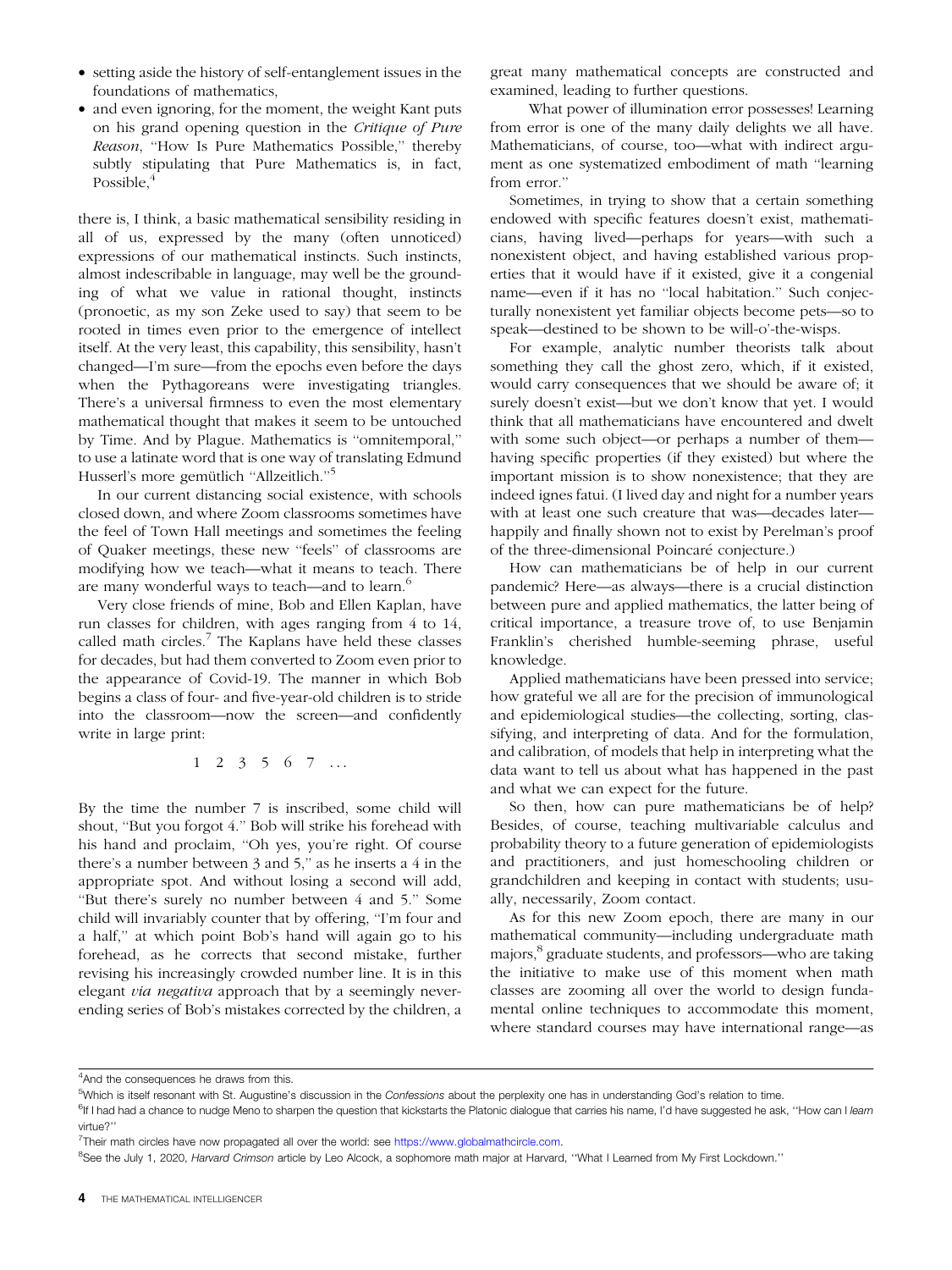does Ravi Vakil's (current online summer) algebraic geometry course (which has over 1600 signups around the world).<sup>9</sup>

But theoretical mathematicians also can just try to be close and engaged listeners of the reports coming from their colleagues who are at work in applied directions. I personally intend to learn a bit about the mechanisms of forecasting during this pandemic to make up for my total lack of knowledge or experience about the handling of data in any form (and for any purpose).

Extremely good expositions are available that assume absolutely nothing at all in the way of background knowledge and rather rapidly get you (even if you are an extreme outsider) to be able to—and to want to—-dig into relevant data, such as data regarding the evolution of particular strains of Covid-19.

One such exposition, mentioned to me by the statistician Susan Holmes, is a YouTube presentation by Pleuni Pennings, a researcher at San Francisco State University who studies the evolution of viruses, but not Covid-19.<sup>10</sup> In her presentation, Pennings shows how to work with genetic evolutionary trees of Covid-19 developed by Trevor Bedford, an evolutionary biologist who is an expert in virus tracking, $11$  and the team at the Seattle Flu Study who sequenced the genome of Covid-19.<sup>12</sup> She explains how to use that online database to trace a mutation at a point of the genetic code of the virus as it travels its way through Washington State and trace it back to antecedents in China.

When it comes to reading about models and forecasts based on models, I feel that I, as an outsider, need more guidance to understand them than is often available.

For example, in forecasts that give, say, an estimate (within a 95% confidence interval) of the range of uncertainty, $13$  it might (if both the model used for forecasting and the circumstances regarding the data collected haven't changed in any significant way in the recent past) be useful to nonprofessional readers like me if easy access to past forecasts were also offered, i.e., providing information on how well, in the forecasts given in days or weeks past, the model's projected range of uncertainty encompassed the actual data.

And contemporary models are rather complex—not as elementary as the first mathematical models in the modern era, like the one outlined in Thomas Malthus's 1798 An Essay on the Principle of Population. Malthus's model has two transparent variables, and none hidden. These are governed by his two initial postulates:



Figure 4. The logistic curve. (Reproduced from the Wikipedia article ''Sigmoid Function,'' in the public domain.)

- First, that food is necessary to the existence of man.
- Secondly, that the passion between the sexes is necessary and will remain nearly in its present state.

The second postulate would have population increasing exponentially, while the first is what tempers that exponential growth, leading to the proliferation of sigmoid curves (Figure 4) that dominate the subject—in today's parlance, it is the agent that ''flattens the curve.'' ''Population, when unchecked,'' writes Malthus,

increases in a geometrical ratio. Subsistence increases only in an arithmetical ratio. A slight acquaintance with numbers will shew the immensity of the first power in comparison of the second.

Modern research is nothing as simple as that; it involves astute manipulation of the models, curve-fitting—using the various parameters allowed by a host of hidden variables, combining, with an experienced eye, data (of different sample sizes) from different sources (with different variances and margins of error).<sup>14</sup>

As for ''different variances,'' take the simple parameter known as  $R_0$ , the basic reproductive number of the virus, characterizing the average number of secondary cases generated by each primary case. Thus if  $R_0$  were equal to 2, that would mean that on average, each of us, when infected, infects two others; this would be bad news even though it couldn't go on that way forever.

This single number  $R_0$  is more or less informative depending on how homogeneous the population is. If we average over conglomerates of different populations of

<sup>&</sup>lt;sup>9</sup>See the Open Online Education Project (OOEP) at [ooep.org](https://ooep.org); its mission is to expand and improve online education and to extend the breadth and depth of free course resources worldwide. This project was inspired by MIT's decades-old OpenCourseWare.

<sup>10</sup>Available at <https://www.youtube.com/watch?v=pg0wkFRBRt8>.

<sup>&</sup>lt;sup>11</sup>To work with his team's evolutionary tree, see [https://nextstrain.org/ncov/global.](https://nextstrain.org/ncov/global)

<sup>12</sup>See [seattleflu.org](https://seattleflu.org).

<sup>13</sup>As in, for example, <https://covid19.healthdata.org/united-states-of-america>.

<sup>&</sup>lt;sup>14</sup>Today, for example, NPR reported on the work of Nicholas Reich, a biostatistician at the University of Massachusetts, Amherst, who with his colleagues has developed a method to merge the diverse models of a disease's progression into one ''ensemble'' projection:

It's a sort of portal through which the scientists behind each COVID-19 model can communicate key details about their methodology and results, so that, as Reich explains, ''all of these forecasts can be represented in a single standardized way. And this makes it really easy to make apples-to-apples comparisons between these models.''